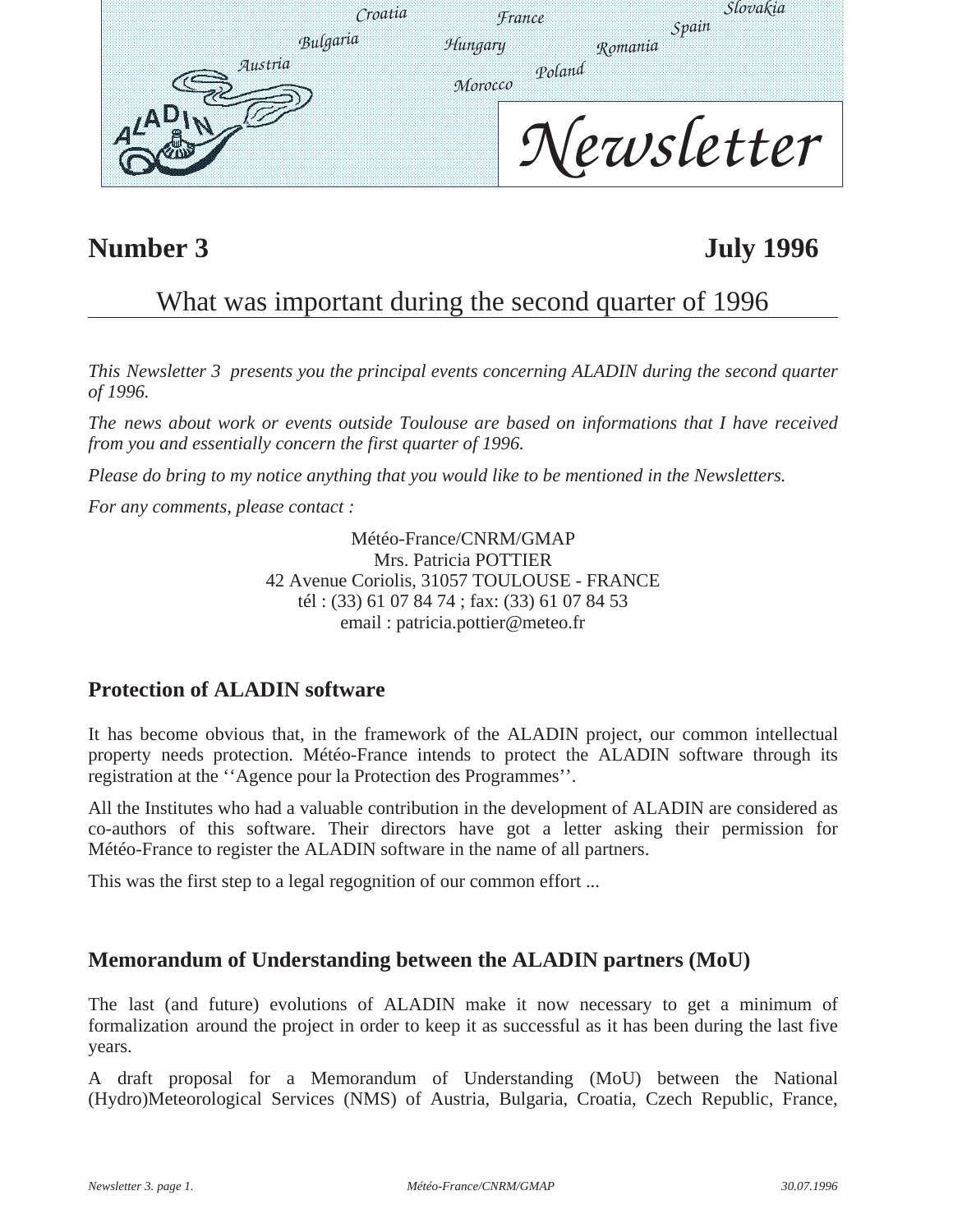Hungary, Morocco, Poland, Romania, Slovakia, Slovenia and Spain concerning the Limited Area Spectral Numerical Weather Prediction System named ''ALADIN'' has been drawn up and sent to every Directors of NMSs for comments and proposals of improvement or modification. A version acceptable to everyone will be produced then and submitted to the signing procedure.

This MoU first recalls the current principles guiding research, development and maintenance of ALADIN (more precisely ARPEGE/ALADIN, to recall the interdependency of the two systems).

Then, it intends to precise the conditions of use of the ALADIN software.

Conditions of membership to the ALADIN Project (for present partners), conditions of adhesion to the ALADIN Project (for new partners) and conditions of withdrawal from the ALADIN Project are then defined.

#### **Project Review**

An impromptu ALADIN Project Review took place on Monday 22th of April 1996 on the occasion of the ACTIM meeting. The ALADIN visitors present at that time in Toulouse and the permament Toulouse staff contributed to the success of this review. Ten directors of NMSs from Central and Eastern Europe attended it.

The presentations began at 18:00 with :

- Historical account of ALADIN by Jean-François Geleyn
- Organisation of the collaboration by Joël Hoffman
- The scientific challenges by Gabor Radnoti
- PhD subjects by Marta Janiskova
- ALADIN/LACE pre-operational project by Radmila Bubnova
- ALADIN on workstation by Mark Zagar
- ALADIN used for the COMPARE project at Météo-France by Nedjelkja Brzovic
- Technical aspects at Météo-France by Emmanuel Legrand

A document that summarizes these presentations was distributed to the participants.

The review of the collaboration was then pleasantly discussed around a cold buffet offered by Météo-France/CNRM.

#### **Project Review (2)**

A few weeks later, another ALADIN project review was presented to Météo-France Directeur Général et some directors from other Météo-France services. Some of the previous actors who had come back home were replaced by new ones ... and all the presentations were made in French (it was the first French presentation for many of them and, according to the French speaking people attending, they were very clear presentations). The program of this ''Session d'information sur le project ALADIN'' was :

• Historique du projet ALADIN par Jean-François Geleyn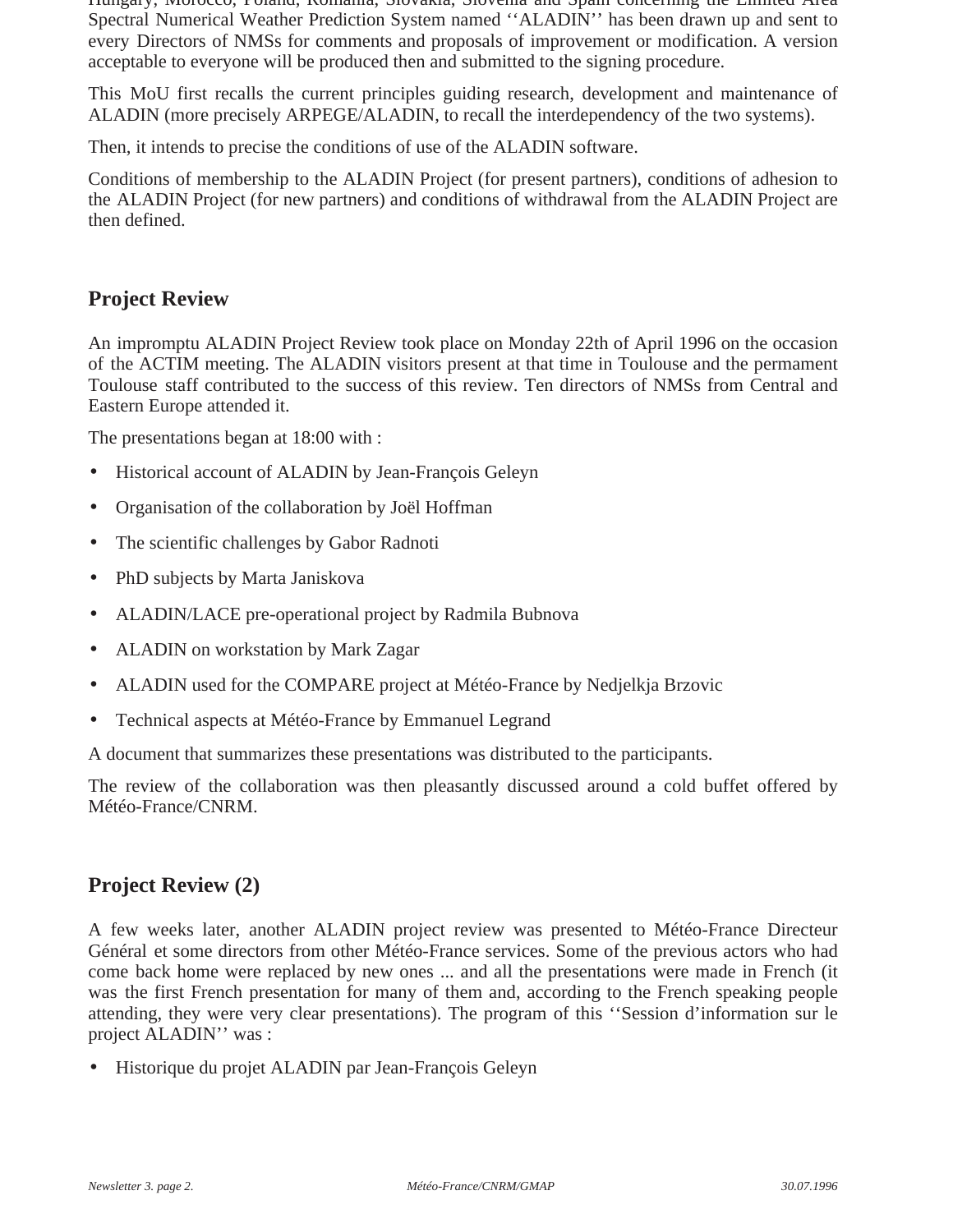- Organisation de la collaboration par Joêl Hoffman
- Les défits scientifiques par Jaouad Boutahar
- Les thèses ALADIN par Radmila Bubnova
- ALADIN utilisé pour le projet COMPARE à Météo-France par Mark Zagar
- Le projet pré-opérationnel ALADIN-LACE par Radmila Bubnova
- Le projet pré-opérationnel ALADIN-MAROC par Samir Issara
- ALADIN sur station de travail (exemples slovène et roumain) par Mark Zagar et Liviu Dragulanescu
- Les aspects techniques à Météo-France par Emmanuel Legrand.

#### **Money Funding asked for some cooperations based on the ALADIN project**

#### *1. INCO-COPERNICUS concerted action, so-called ''ALADIN-INCO''*

A concerted action proposal was submitted to the INCO-COPERNICUS "Environmental" call in Brussels at the end of February. Our proposal has been rejected as "average" in terms of conformity with the aims of the financing. This was of course one of the weakest points (if not the weakest one) of our proposal. The lesson is that we should not any more try to twist a subject to fit in the pre-chosen work plan if the latter is too far away from our own aims. Sorry to all of you for the work for no result and nevertheless thanks for your help. Please pass the information to your individual partners with the same thanks.

#### *2. INCO-COPERNICUS keep-in-touch, so-called ''ALADIN-KIT''*

A keep-in-touch for the previous EU PECO-Action ''Validation and pre-operational evaluation of a fine mesh spectral limited area numerical weather prediction model used in dynamical adaptation'' was submitted to the same INCO-COPERNICUS call, under the Acronym ''ALADIN-KIT'. This proposal has been evaluated by the Commission.

For the following criteria "ALADIN-KIT" was judged :

- 1. Conformity with the scope and objectives of the program: "excellent"
- 2. Benefits expected from cooperation between the European Union and the Countries of Central Europe : "very good"
- 3. Scientific and/or technical quality : "good"
- 4. Credibility and technical efficiency of the partnership : "very good"
- 5. Benefits expected : "excellent"
- 6. Feasibility of the work plan and quality of management : "excellent"
- 7. Stabilization of RTD potential : "very good".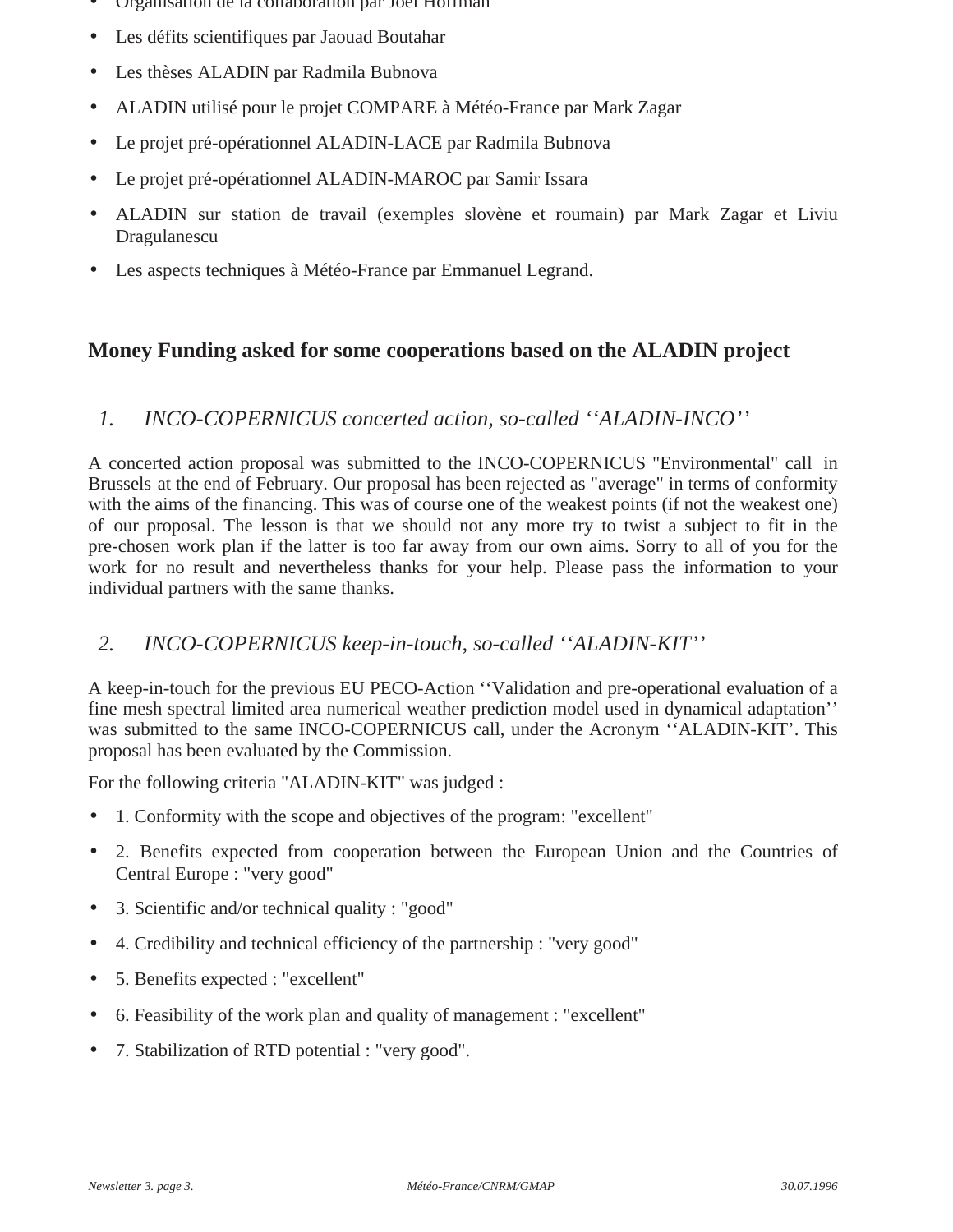The global evaluation for "ALADIN-KIT" is "very good" and it has been classified in the field 6 (Information Technology) of the program.

In this field, 5 proposals have been classified "excellent" and will be financed. Half of the 35 "very good" proposals (including ALADIN-KIT) will be financed : so we have a 50 percent chance of being financed.

The final choice within the "very good" proposals will be completed soon.

#### *3. ''Réseau-Formation'Recherche'' : PhD Studies*

Last February, the French Ministry of ''Education Nationale, Enseignement Supérieur et Recherche'' accepted our proposal for a new ''Réseau Formation Recherche''; it consists in financing five new PhD studies.

The beginning of study of Doina Banciu was delayed to August due to some administrative formalities. Filip Vana will begin his study at the same period and Mark Zagar later this autumn. The last two studies will begin at the end of this year or next year (Marta Janiskova and Ilian Gospodinov).

#### *4. Embassies support*

As usual, the documents for embassies support have been submitted by DGS/IE in Météo-France to the relevant authorities. The political and financial decisions have now been taken in the French Ministries. More details should be asked directly to DGS/IE (arlette.rigaud@meteo.fr).

#### **The (pre-) operational ALADIN models on big computers**

This is the present situation ...

#### *1. Pre-Operational test on ALADIN-FRANCE in Météo-France*

ALADIN-France is in pre-operational test since the 11.03.96 on the CRAY C98 computer in Météo-France. The forecasters in Toulouse are now evaluating the ALADIN forecast available on SYNERGIE system.

No major change in ALADIN-France during these 3 months. The coupling files are still prepared via the configuration 926 (E926) that will be replaced by the ''E927'' version of Full-Pos in July.

Several meetings have been organized in regional centres of Météo-France (Lille, Aix en Provence, Paris) for presenting the ALADIN-France application to the regional and local forecasters. The dissemination of the ALADIN-France products to the local centres (more than 100 in France) will be based on one of the new RETIM channels, scheduled end of summer, while the 7 regional centres are about to receive them via the dedicated link they have with Toulouse, that have been upgraded end June to 128 KBit/s minimum.

#### *2. Pre-Operational ALADIN-CEE in Météo-France*

The pre-operational ALADIN-CEE who has been faithfully running on Météo-France C98 since the 31st May of 1994 was stopped on the 1st of July of 1996.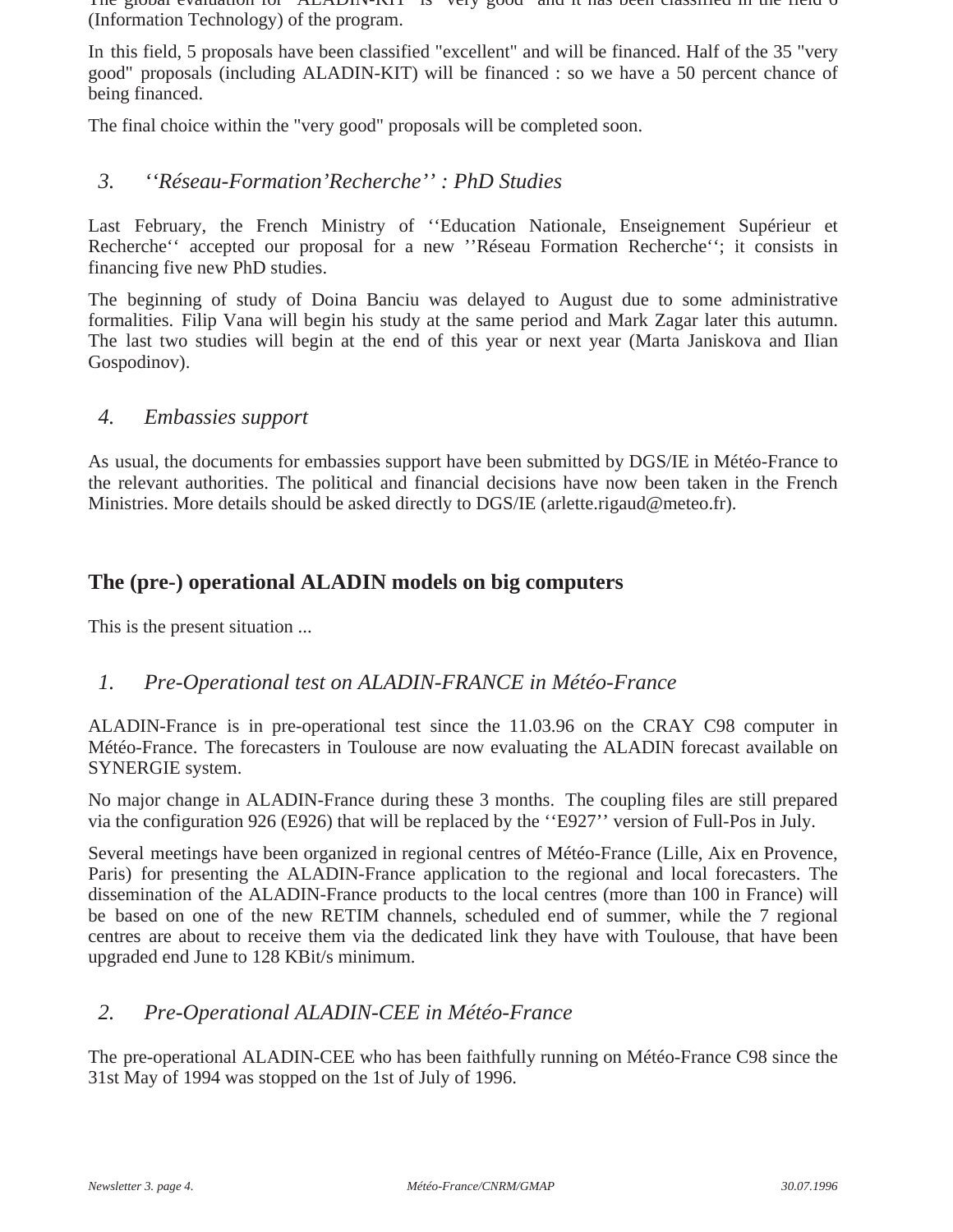#### *3. Pre-Operational ALADIN-MAROC in Météo-France*

This version has been running in Toulouse on the Cray C98 since february 1996. As a temporary solution, before full replacement by ALADIN-Maroc/Casablanca, Météo-France has developed and put into operation the feeding of the SYNERGIE system installed in Casablanca by the results of ALADIN-Maroc/Toulouse using the 64KBit/s link.

#### *4. ALADIN model and ALBACHIR forecasting suite in Maroc-Météo*

*The Moroccan forecasting suite based on the ALADIN model was named ALBACHIR\* by ''Sa Majesté Le Roi du Maroc''.*

The ALBACHIR suite will be run on a Cray J916 computer (also used for research tasks). It is expected to be operational this summer.

For the present pre-operational ALBACHIR suite, the ALADIN model is run twice a day (with assimilation cycle) : it uses the coupling files produced by Météo-France at 31 Km resolution and provides forecasts until 48 hour range on a domain covering Morocco (still at 31 Km resolution). These products are used by the forecasters through a SYNERGIE interface.

The future suite is also under test now. With the replacing of the E926 configuration by the EE927 one, the coupling files can be produced at 16 Km resolution. The ALADIN model will be run in semi-Lagrangian two-time-level with a 675 second time-step. The initialisation will be made using digital filters. 20000s CPU are necessary to compute a 48 hour forecast. FULLPOS will be then used to provide the forecasted fields at a 0.15 degree resolution visualized on a SYNERGIE station.

*\* BACHIR is a religious term and ALBACHIR can be translated in French by ''le bon augure''.*

#### *5. Preparing ALADIN-LACE in Météo-France*

The April-June period has been intensively devoted to the preparation and installation of ALADIN-LACE. People involved in this work are the RC-LACE Toulouse team and the Météo-France Computer and Telecom Division. As it was planned the operational start of ALADIN-LACE (and the operational death of the old ALADIN-ECO after more than 2 years of existence) took place July 1st. The main differences with restpect to former ALADIN-ECO are:

- the domain is slightly smaller, but with higher resolution (15 Km compared to 18 Km)
- it is run entirely (coupling task included) on the Cray J916/12 of Météo-France, in parallel with ARPEGE, while ALADIN-ECO was run on the same computer as ARPEGE (the Cray C98), but therefore after ARPEGE: results are available earlier
- it runs twice a day until 48h
- it is monitored fully operationally, and the results are stored in the operational databases

Since RC-LACE and ZAMG (Austria) are paying for this improved application they have some privileges as far as the products are concerned, but the domain has been chosen for covering still Bulgaria, Romania and Poland, who have access to a large number of products, as a tribute to their participation to the ALADIN project.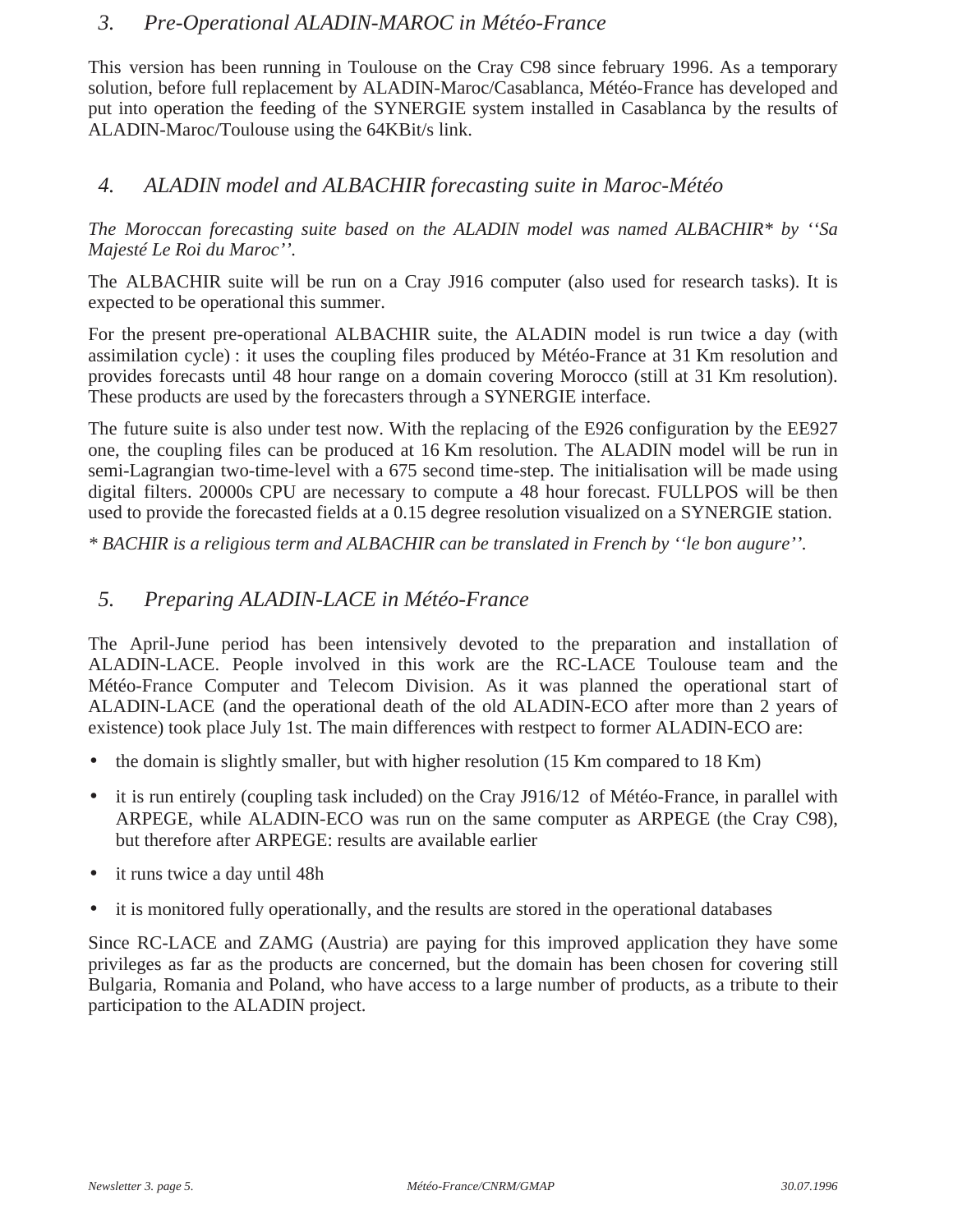#### *6. Boundary conditions supply for various ALADIN versions*

Boundary conditions for ALADIN-Romania and ALADIN-Slovenia are now produced on a regular basis. They are made available at Toulouse and fetched by the users. Therefore the current situation is 5 coupling tasks running on the operational suite on the C98, with ALADIN-France and the 2 versions for Morocco (ALADIN-Maroc/Toulouse having a smaller domain than ALADIN-Maroc/Casablanca). This should be reduced in the future when ALADIN-Maroc Casablanca will become fully operational (hence ALADIN-Maroc/Toulouse becoming useless), and also if ALADIN-Slovenia takes its boundary conditions from ALADIN-LACE rather than from ARPEGE.

#### **3. The ALADIN models on workstation**

• Our Romanian colleagues are very close to start an operational suite in Bucarest. They have done some experimental runs (comparison with the CRAY runs and with the operational ALADIN in Toulouse) for few interesting cases.

On their DEC ALPHA Station 250/4, it takes 3.5 hours for 48 hour integration starting with 12, once per day. The domain resolution is 12.36 Km and contains 100\*100 points and 27 levels.The time-step is 432s for the moment, with a 6 hour post-processing frequency. The libraries currently used are the last ones available before distributed memory cyle.

The main point to run the operational suite is the availability of the coupling files in Bucarest.

• In Slovenia, the first operational runs on the small domain over Slovenia should be realized this summer. Later, at final stage, the outputs of ALADIN/Slovenia will be available on a local SYNERGIE and will provide the forecasters all local information on wind, precipitations, temperature, humidity, cloudiness, ....

For the moment, ALADIN runs in configuration 001 perfectly, Full-Pos runs also but there are still some small problems probably with memory. The first results for pressure, model and height levels for lots of variables have been obtained; an extensive testing is just going on. The EE927 configuration is also under process and, with the help of Ryad EL KHATIB (France) and Liviu DRAGULANESCU (Romania), it is expected to be able to produce the coupling files at the beginning of August.

The runs are realized on a DEC ALPHA Station 600-5/333 with an old ALADIN code (cycle 4) but with modifications provided by Liviu Dragulanescu (Romania) concerning EE927. Some performance tests were realized on a domain 24\*24 points with 28 Km resolution (equivalent to the ARPEGE coupling files). It takes around 100 seconds real time on empty machine for 6 hour integration with ALADIN in 2 times-level semi-Lagrangian configuration and time-step of 432s (the same integration but in 3 times-level and a time-step of of 216s takes 30 seconds CPU time on CRAY C90).

#### **Final ALADIN-CEE Quasi-Operational Bulletin**

On the 1st of July, you received the last *ALADIN Quasi-Operational Bulletin.* Since the 1st of June 1994, 30 bulletins gave you informations on the quasi-operational ALADIN-CEE suite.

Due to the successful work of the LACE team in Toulouse, it was possible to stop this suite ... and the corresponding bulletins.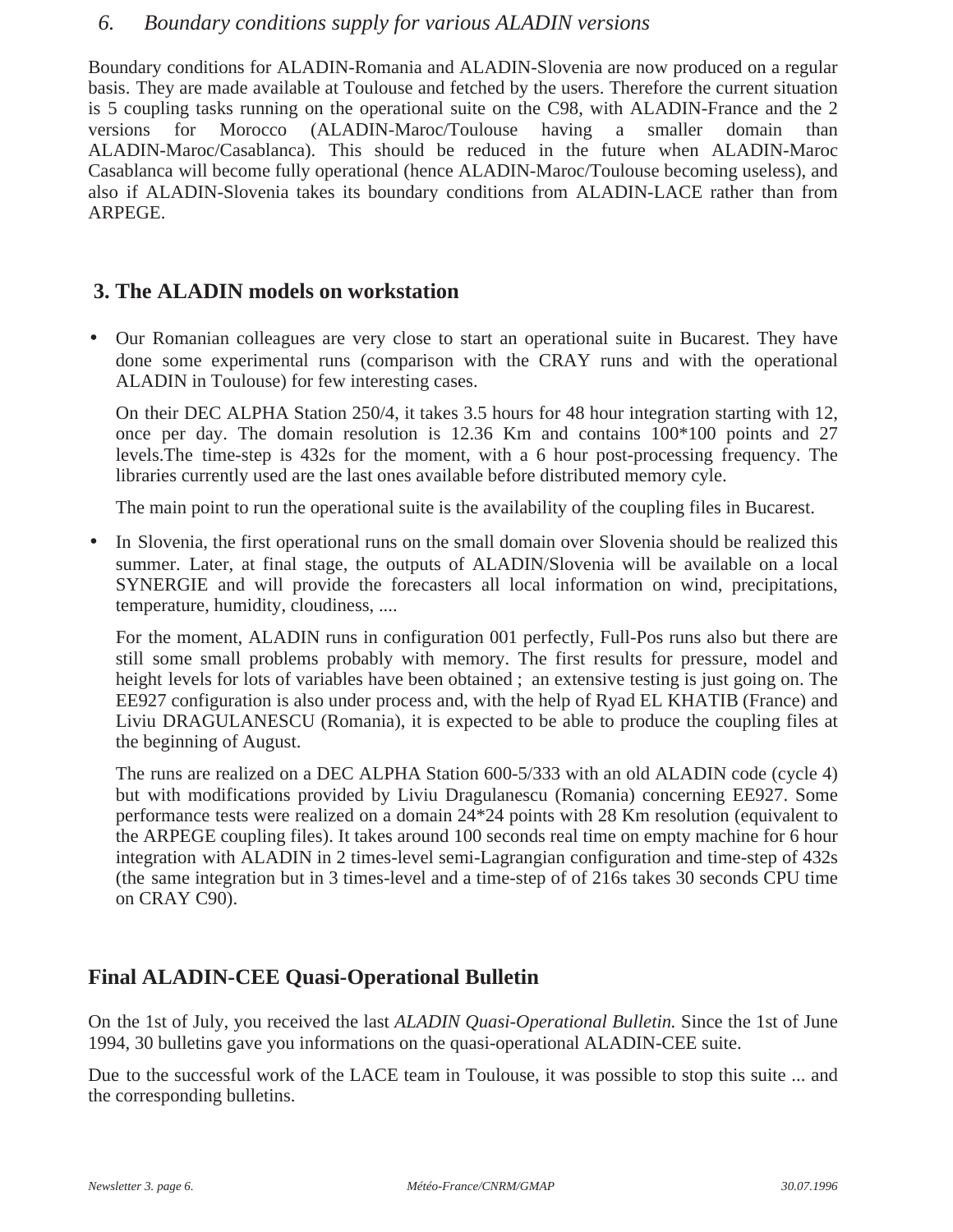#### **... and first ALADIN-LACE Bulletins**

ALADIN-LACE took the place of ALADIN-CEE and the ALADIN-LACE Bulletins appeared.

On the 2nd of July, the *ALADIN-LACE Bulletin number 1* gave you notice of the delay of the afternoon operational suite due to an unexpected problem on the CRAY C90.

On the 4th of July, the *ALADIN-LACE Bulletin number 2* was pleased to inform you that the youth problems in the geometry of ALADIN-LACE were solved and where the GRIB files produced by ALADIN-LACE could be found.

#### **Summaries of the participations in the ALADIN projects**

The last summaries of the participations in the ALADIN project were prepared at the beginning of July 1996. As explained in the M.of U., the total participation updated on the 30 of June 1996 is calculated considering the Toulouse part of the work until this date and the deported part until the previous quarter (31 of March). Please find in annex a few graphics illustrating this summary (figures 1, 2, 3 and 4).

The estimation has been realized according to the following rules (more details will be avaiblable in the next version of the MoU in appendix) :

- the unit is half a month (for one given person).
- the actions in Toulouse are registrated immediately while a three months' lag is applied to the deported contributions due to the experienced difficulties in collecting the information *... by the way, we are still expecting some contributions for the second quarter of 1996 ... The informations sent by each correspondant are used twice : first, to calculate the summaries (for this part, we need the name and the effort of each participant in the above-mentioned unit) and then, to indicate in the Newsletter the ALADIN deported developments (topics and the people working on them).*
- the stays from one country to another are registrated as full time work on the project.
- other actions are split in two categories : (i) coordination tasks for the project and (ii) dedicated work on one subject belonging to the recognised topics (research, development and maintenace tasks on and around the ALADIN code; enhancement of diagnostic tools specifically related to the ALADIN results or downstream adaptation procedures linked to the ALADIN products).

#### **ALADIN deported developments during the first quarter of 1996**

In this part, you will find informations sent by the representative of each country for the national participations. As a very few of them were received for the second quarter of 1996, the corresponding informations will be part of the next Newsletter.

For more details, please contact directly the authors.

On the other hand, do send me any information that you would like to be indicated here.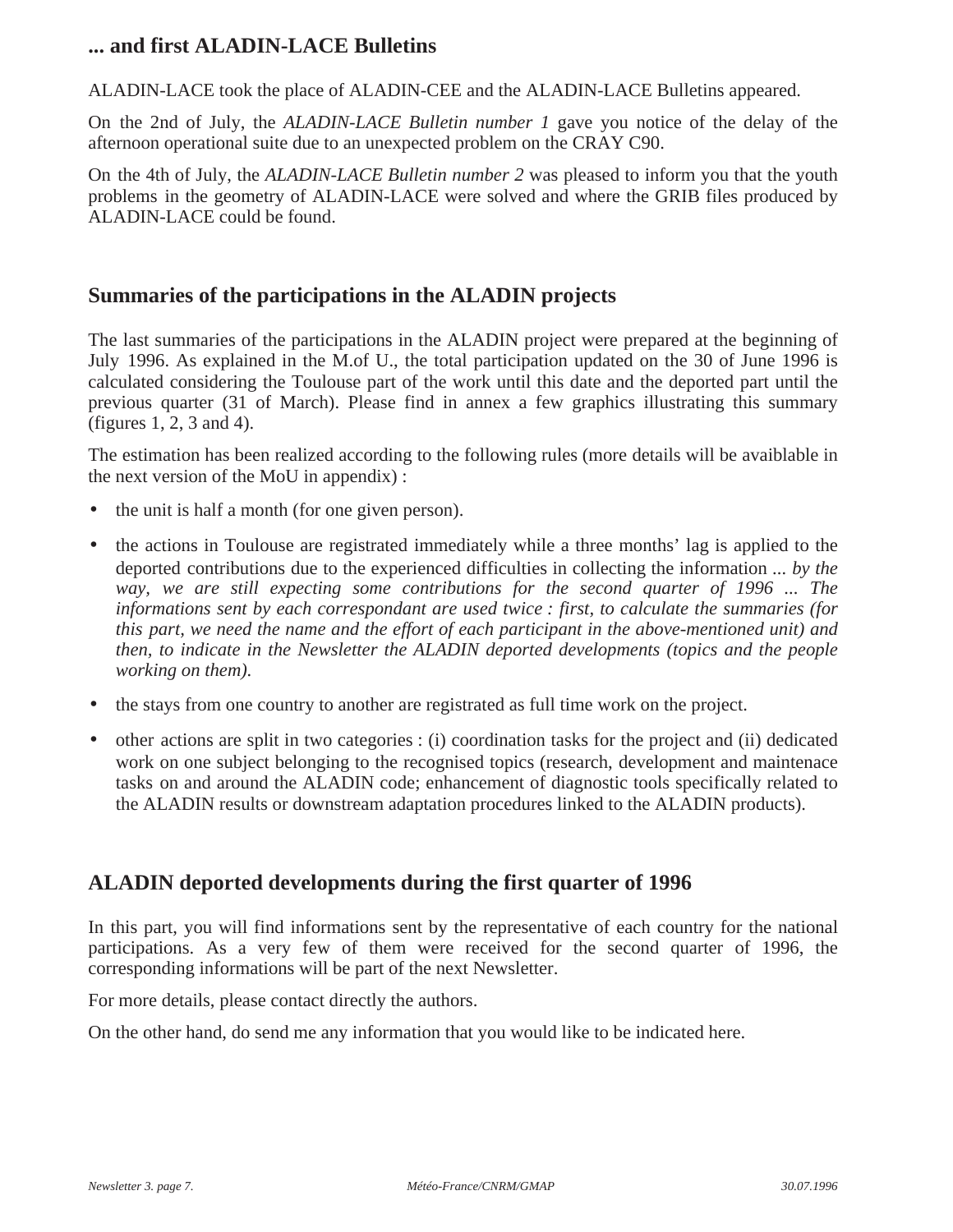#### *1. Work for ALADIN in Austria*

- evaluation of ALADIN surface fields over the territory of Austria ; G. HERMANN and Klaus VON DER EMDE
- *2. Work for ALADIN in Bulgaria*
- decoding of ALADIN GRIBs and preparing for visualization and use in statistical schemes : AndreyBOGATCHEV in collaboration with Istvan IHASZ (Hungary)
- implementation of HRID for running on IBM R6000 workstation : Andrey BOGATCHEV

#### *3. Work for ALADIN in Croatia*

- theoretical studies dealing with objective interpretation of special phenomena under hydrostatic and non-hydrostatic conditions as well as their practical implication to the processing and post-processing of NWP products; publishing of the paper ''Atmospheric static stability with respect to static energy changes'' : Drazen GLASNOVIC
- GRIB data decoding and preparation of ASCII files for the limited area around Croatia with resolution 0.25 degrees : Nedjeljka BRZOVIC (in cooperation with Istvan IHASZ, Hungary)

*MSH of Croatia would like to express gratitude to Hungarian colleague Mr. Istvan Ihasz for his great help.*

- data acquisition and archiving : Dijana KLARIC
- visualization of fields : Jadranko SMITLEHNER
- meteograms for Croatian stations : Dijana KLARIC
- ALADIN surface parameters as input for ''Model for Forest Fire Protection'' : Dijana KLARIC and Marija MOKORIC

#### *4. Work for ALADIN Czech Republic*

- further development of the plotting software for ALADIN GRIBs : Martin JANOUSEK
- further development of the plotting software for ALADIN prognostic TEMPs : Jirina SOKOLOVA and Filip VANA
- *5. Work for ALADIN in Hungary*
- final compilation of his Ph. D. thesis: Andras HORANYI
- preparation of RC-LACE Council, TAC and SAC meetings : Gabor RADNOTI
- operational preparation of GRID email messages from ALADIN GRIB files to Zagreb : Istvan IHASZ (in cooperation with Nedjeljka BRZOVIC, Croatia)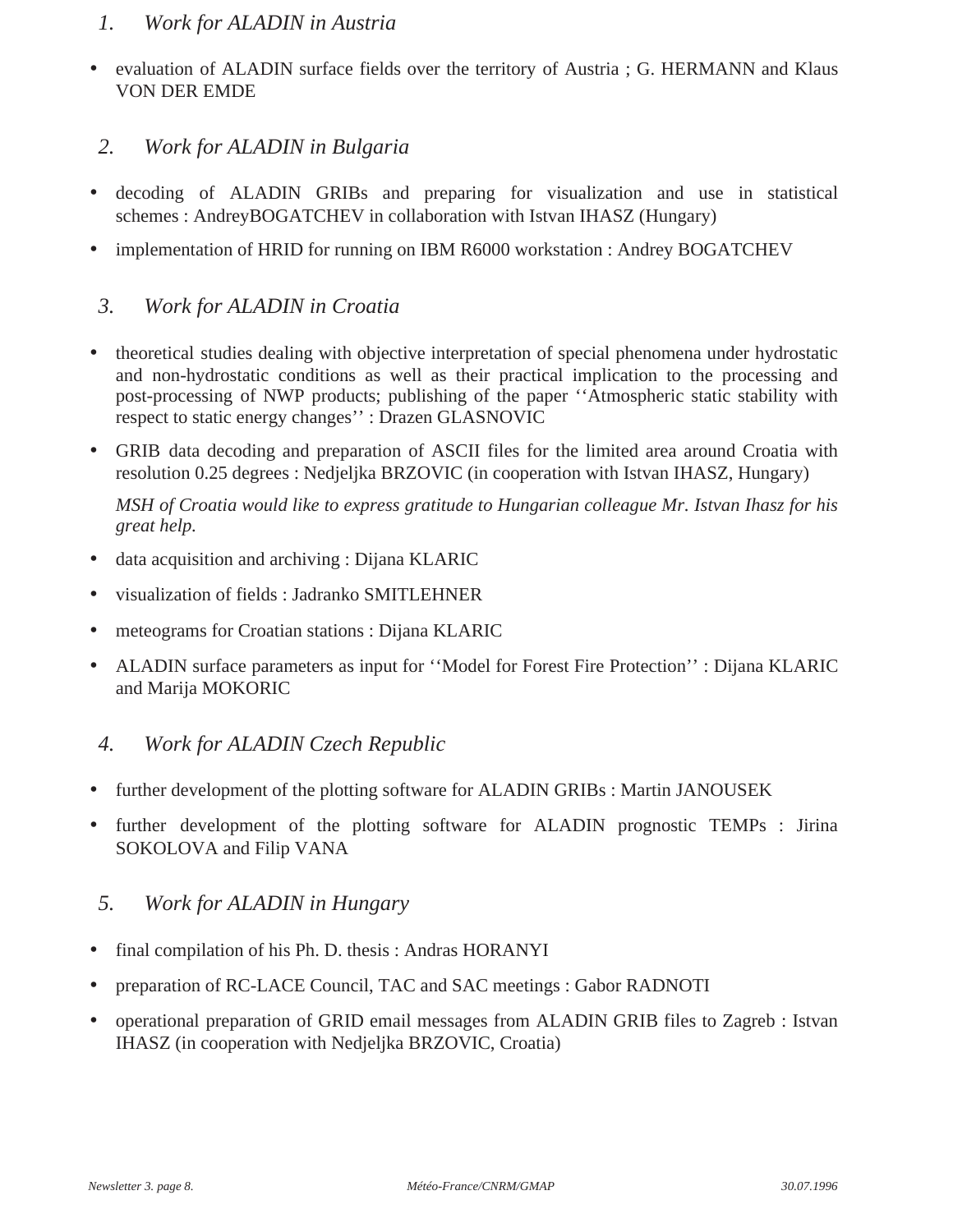- operational archiving of EMDE-list : Istvan IHASZ
- operational application of Prague list products : Istvan IHASZ
	- *6. Work for ALADIN in Morocco*
- Full-Pos for ALADIN-Maroc : Mehdi ELABED
- EE927 configuration for ALADIN-Maroc : Jaouad BOUTAHAR
	- *7. Work for ALADIN in Poland*
- nothing this quarter
- *8. Work for ALADIN in Romania*
- implementation of the workstation version of ALADIN : Doina BANCIU, Elena CORDONEANU, Liviu DRAGULANESCU and Vladimir IVANOVICI
- *9. Work for ALADIN in Spain*
- familiarization with the CANARI code and the data preprocessing in general in order to be able to implement the ALADIN system on the Spanish CRAY in 1996 : Javier CALVO SANCHEZ and Jacobo ORBE ZALBA
- *10. Work for ALADIN in Slovakia*
- visualization of ALADIN GRIB : Oldrich SPANIEL
- Kalman filtering : Josef VIVODA
- Data collection : Oldrich SPANIEL and Roman ZEHNAL
- *11. Work for ALADIN in Slovenia*
- operational implementing of GRIB and HRID : Gregor GREGORIC and Jure JERMAN
- *12. Deported work for ALADIN realized by Météo-France people*
- nothing this quarter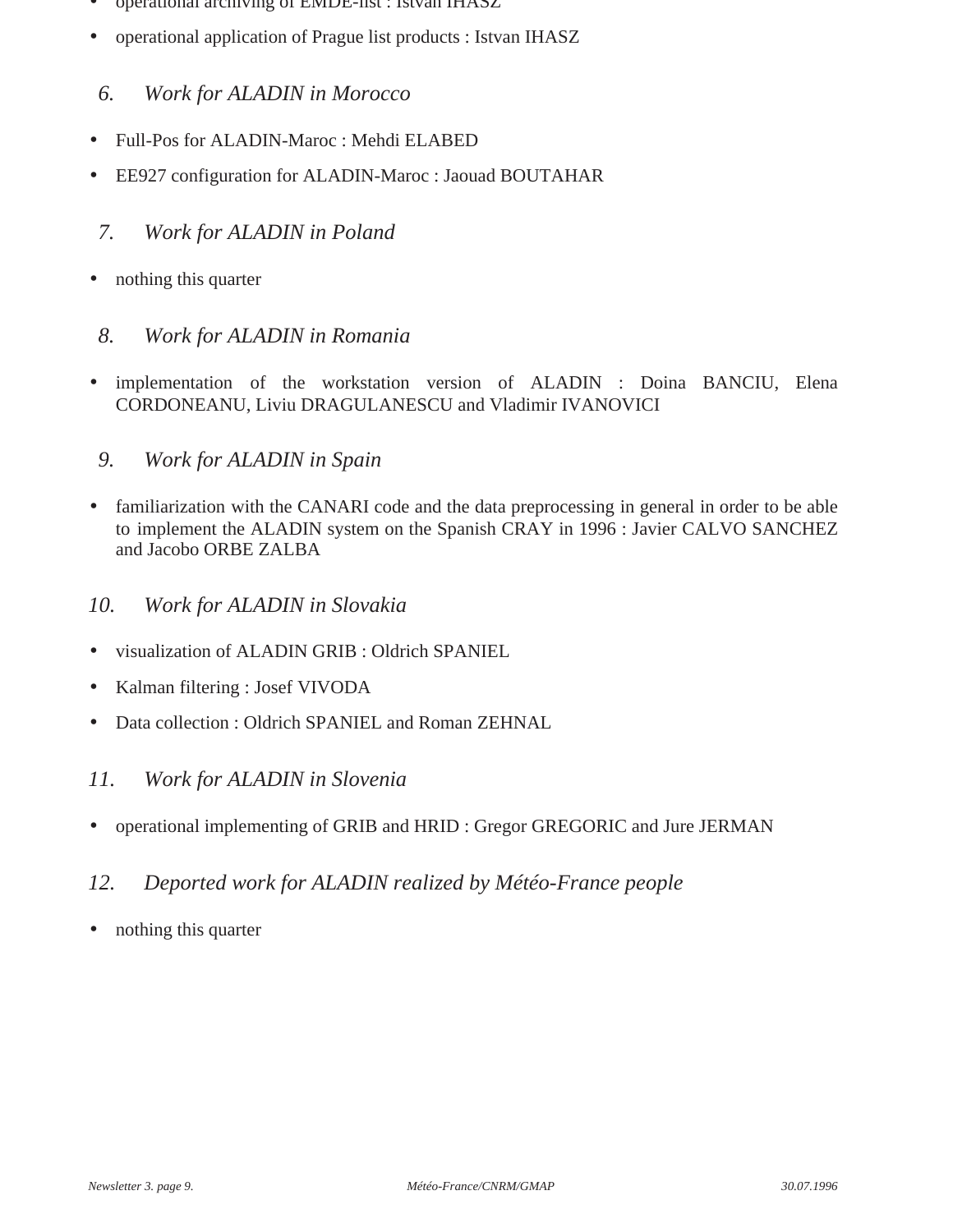#### **ALADIN developments during the second quarter of 1996 in Toulouse**

Last quarter, fifteen visitors (and one French student) joined their efforts to the Toulouse permanent ALADIN team. Their main developments were related to :

- *1. About scripts and libraries :*
- preparing cycle 6

Thanks to the great effort provided this quarter we are close to the cycle 6 of ALADIN library. Some parts of the code are ready (semi-Lagrangien, non-Hydrostatic, coupling, CANARI analysis, reorganisation of spectral tables,..) but we are waiting for others ones to make final tests.

Many people were involved in this task: Jaouad BOUTAHAR (Morroco), Liviu DRAGULANESCU (Romania), Samir ISSARA (Morroco), Radmila BUBNOVA and Gabor RADNOTI (LACE team), Patrick LE MOIGNE and Ryad EL KHATIB (Météo-France, GMAP), Jean-François ESTRADE and Vijay SARAVANE (Météo-France, VALPARAISO team).

• High resolution

Some tests were realised by Uros STRAJNAR and Andrey VELKAVRH at high resolution (2.5 Km) over a domain around the nuclear powerplant of Krsko in Slovenia. Both Eulerian and semi-Lagrangian runs were realised in Hydrostatic option, with an attempt to debug the non-Hydrostatic version.

• Workstation version

ALADIN is now running on a SUN machine : Oldrich SPANIEL (Slovakia), Jean-Marc AUDOIN (Météo-France, GMAP), Jean-François ESTRADE and Vijay SARAVANE (Météo-France, VALPARAISO team).

• ALADIN-LACE

The operational ALADIN-LACE suite was prepared by the LACE team in Toulouse (Radmila BUBNOVA, Gabor RADNOTI) and, as expected, the first operational runs were computed on the 1st of July.

• familiarization with the CANARI/ALADIN/FULLPOS system for two Spanish colleagues (Jacobo ORBE ZALBA and Javier CALVO SANCHEZ) with a concrete result (correction of error in the computation of the  $\theta$ <sup>'</sup> *w* in FULLPOS).

#### *2. About diagnostics:*

- A tool that permits to calculate vertical cross-sections from ALADIN files has been developed and used for the COMPARE project (Nedjeljka BRZOVIC and Jean-Daniel GRIL).
- Some ALADIN runs were realised for the PYREX situations, using different configurations, for various domains and resolution (between 50 and 10 Km) : Nedjeljka BRZOVIC and Ryad EL KHATIB.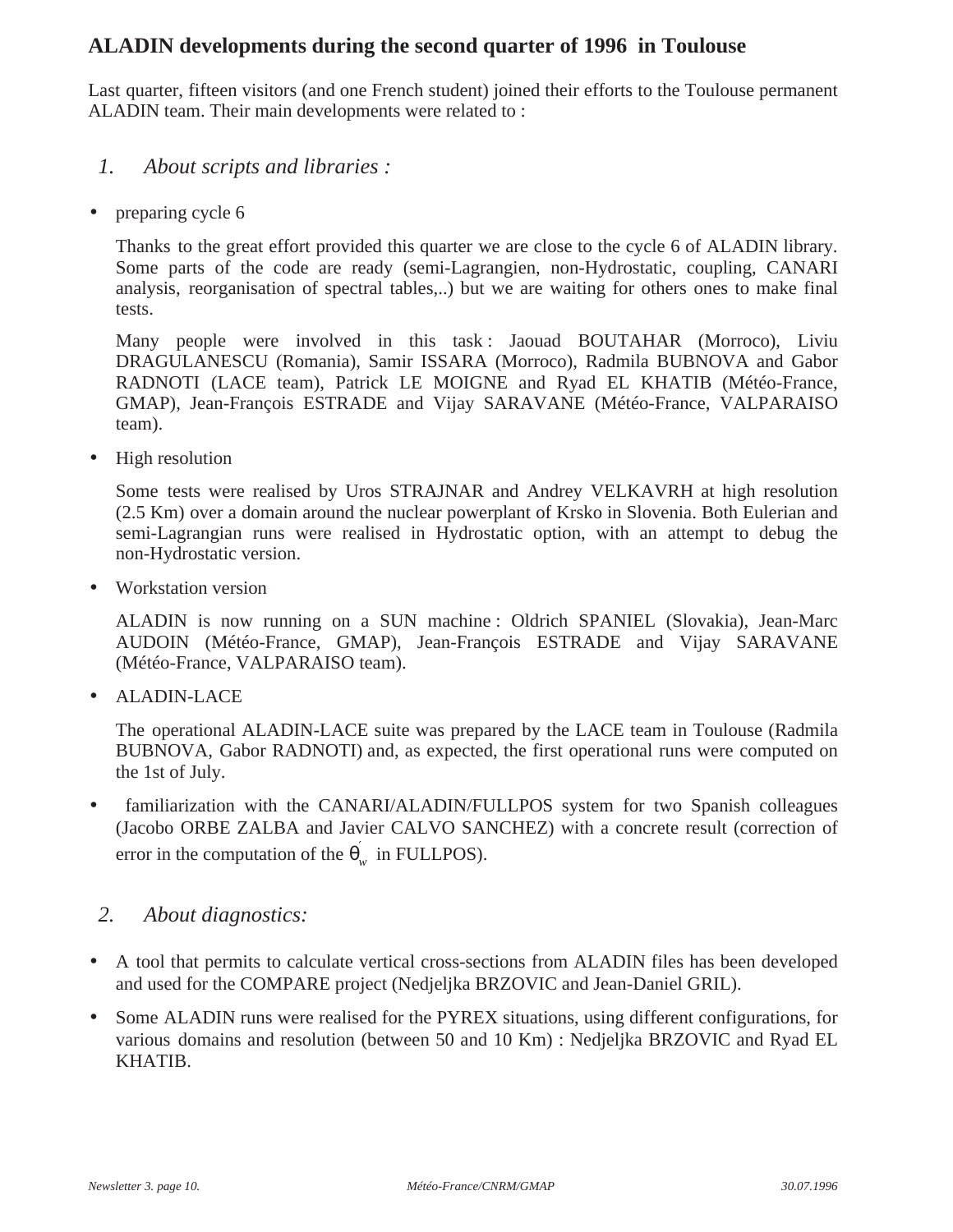#### *3. About physics :*

• Neva PRISTOV studied the unrealistic coolings that appear in ARPEGE/ALADIN during the night in winter. She tried to validate a modified version of the physics to solve this problem.

#### *4. About analysis and assimilation :*

• Marta Janiskova (Slovakia) continues her PhD study about the development of a simplified physics package for the 4D variational analysis.

#### *5. About ALADIN coupled with ALADIN :*

• Fabrice GUILLEMOT made some experiments of coupling ALADIN at hight resolution with another ALADIN at lower resolution. The results (on an exceptionally rainy situation) confirm the necessity to avoid a too great difference between the resolutions of the coupling model and the coupled model. Better results are obtained at 10 Km resolution if we use ALADIN at 10 Km coupled with ALADIN at 20 Km resolution, this one coupled with ARPEGE (compared with ALADIN at 10 Km resolution directly coupled with ARPEGE).

#### **ALADIN informations available**

These informations (and others) are available on a public ftp (updated in July). A WWW server is ... planed to display information on ALADIN. Later, you will be informed by e-mail about the direct access to the ALADIN Web pages.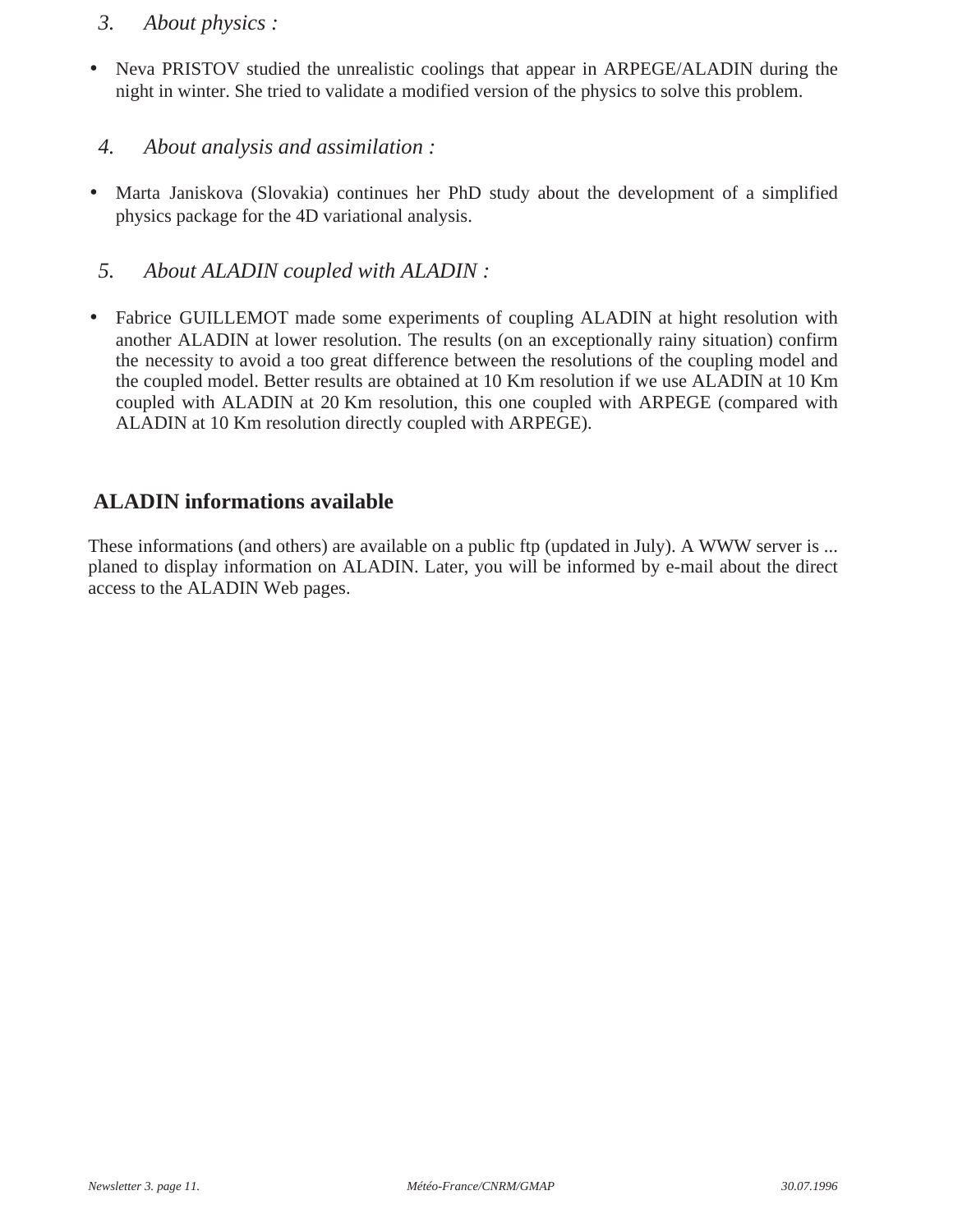#### **Annexes :**

*Figure 1*

### **Total Participation in the ALADIN project**

### **Breakdown of the men.months by countries**



Updated on 30-JUN-96 (Toulouse) and 31-MAR-96 (Outside)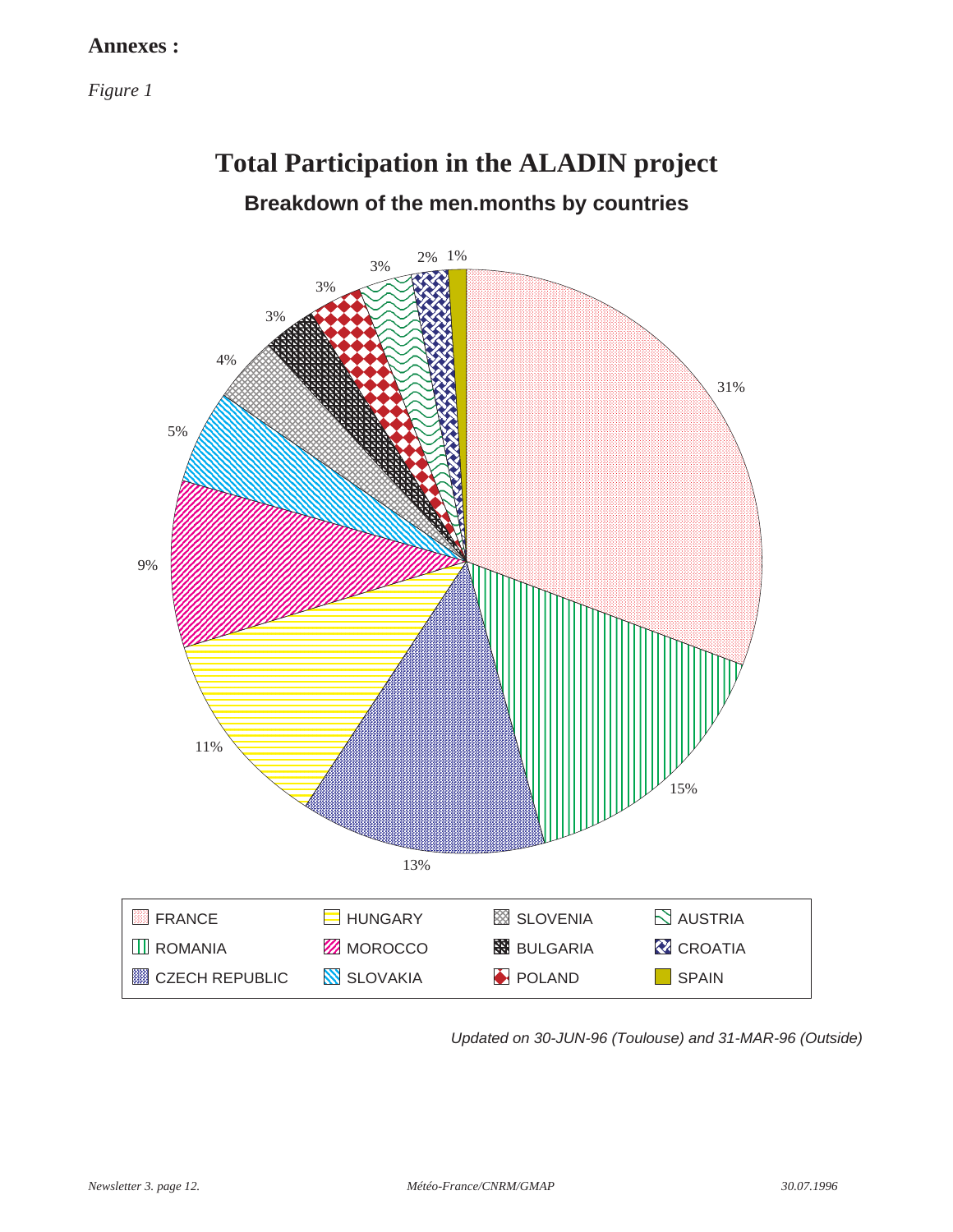### **Participation in the ALADIN project since the last quarter of 1995 Breakdown of the men.months by countries (Toulouse/Deported)**



Between 30-SEP-95 and 31-MAR-96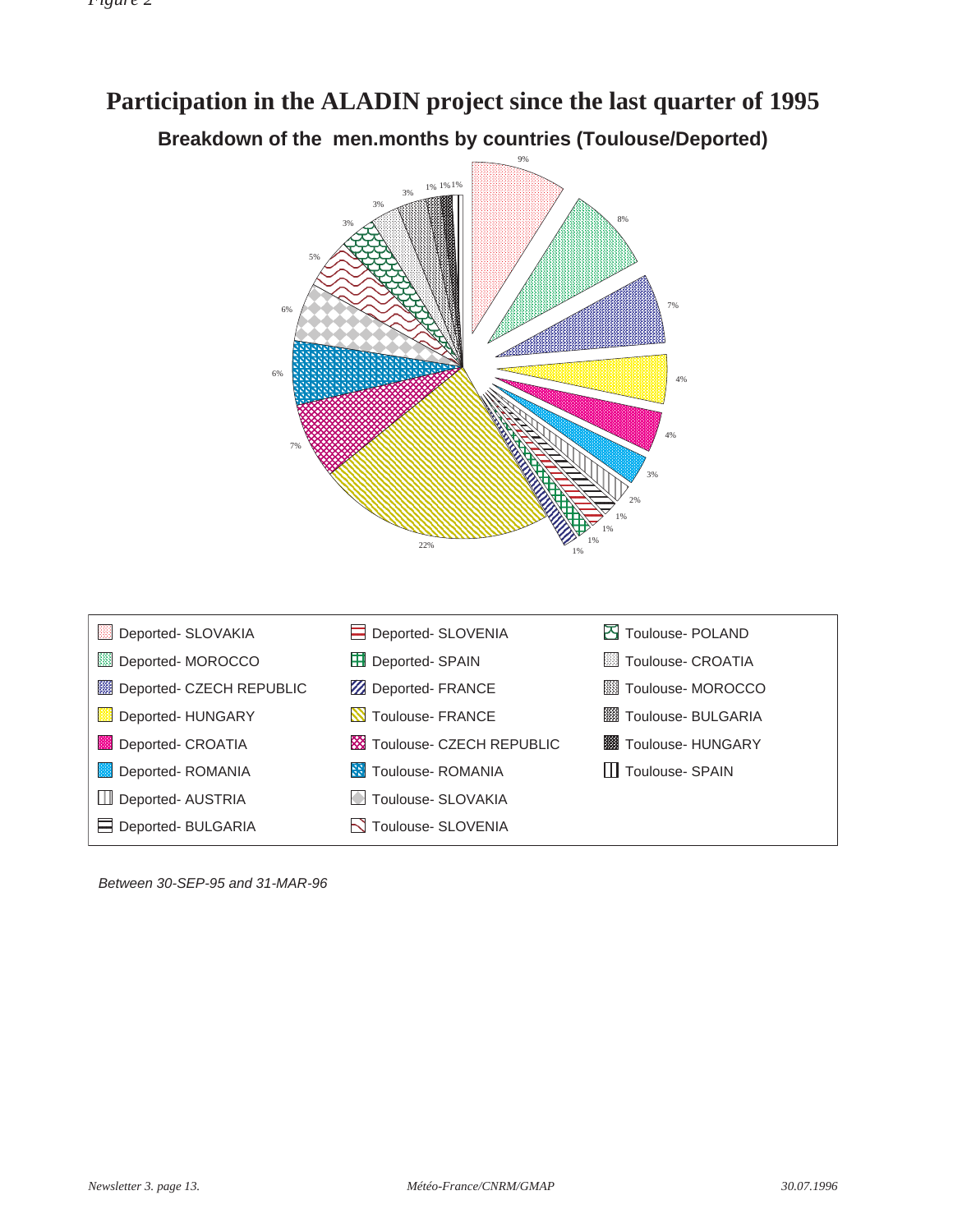# **Total Participation in the ALADIN Project**

## **Breakdown of the men.months by countries**



Updated on 960630 (Toulouse) and 960331 (Deported)